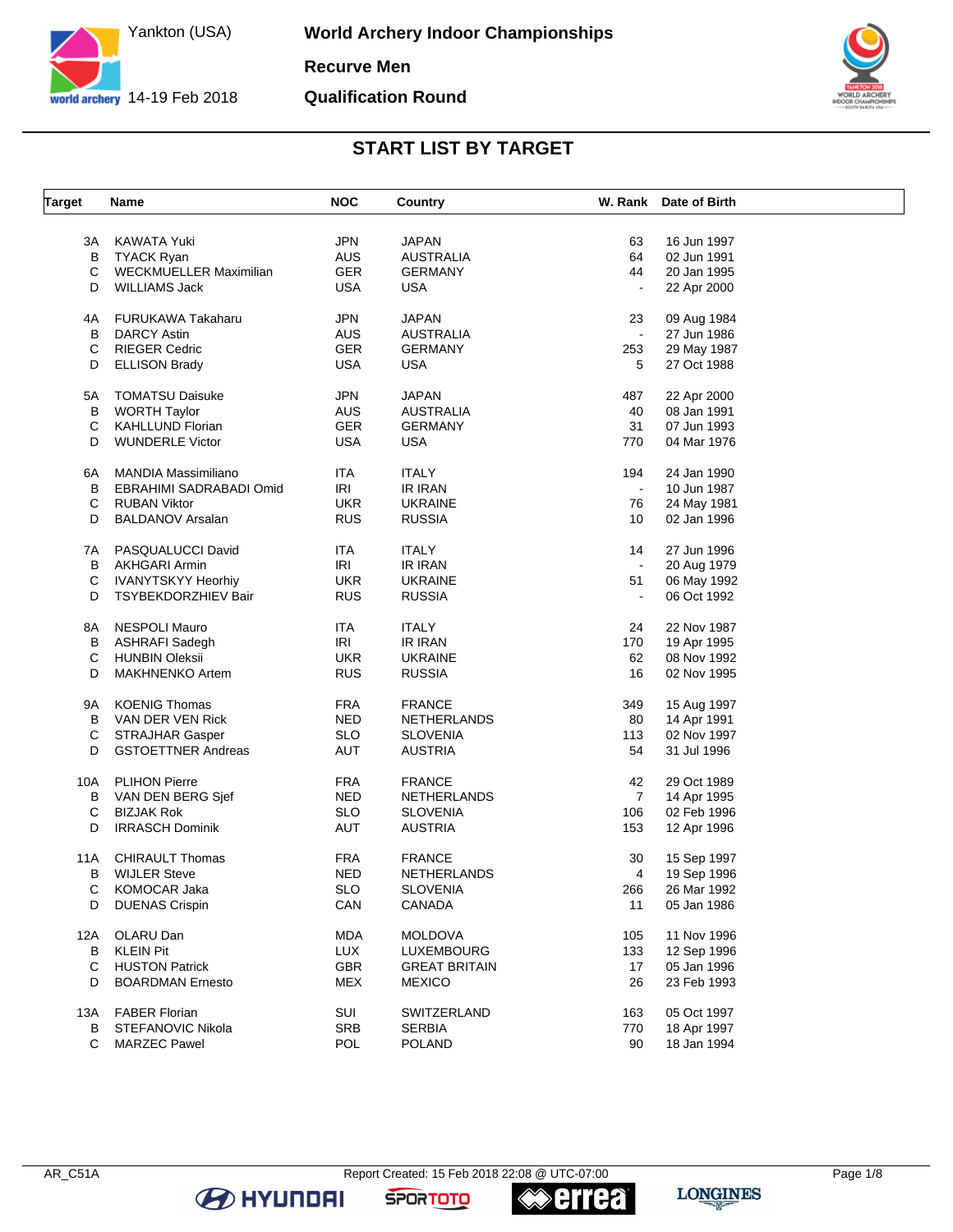

**World Archery Indoor Championships Recurve Women**

**Qualification Round**



### **START LIST BY TARGET**

| <b>Target</b> | <b>Name</b>                  | <b>NOC</b> | Country        |                          | W. Rank Date of Birth |  |
|---------------|------------------------------|------------|----------------|--------------------------|-----------------------|--|
|               |                              |            |                |                          |                       |  |
| 19A           | <b>TRAPEZNIKOVA Solomiya</b> | <b>UKR</b> | <b>UKRAINE</b> | 177                      | 11 Nov 1997           |  |
| B             | ALVAREZ Maria Fernanda       | <b>MEX</b> | <b>MEXICO</b>  | 288                      | 29 Mar 1994           |  |
| C             | <b>BROWN Mackenzie</b>       | <b>USA</b> | <b>USA</b>     | 9                        | 14 Mar 1995           |  |
| D             | <b>ADICEOM Audrey</b>        | <b>FRA</b> | <b>FRANCE</b>  | 15                       | 14 Oct 1996           |  |
| 20A           | PAVLOVA Anastasia            | <b>UKR</b> | <b>UKRAINE</b> | 39                       | 09 Feb 1995           |  |
| B             | <b>MURILLO Alba</b>          | <b>MEX</b> | <b>MEXICO</b>  | $\blacksquare$           | 25 Sep 1993           |  |
| C             | <b>GAUVIN Crystal</b>        | <b>USA</b> | <b>USA</b>     | $\blacksquare$           | 04 Jun 1984           |  |
| D             | <b>VILLARD Laurena</b>       | <b>FRA</b> | <b>FRANCE</b>  | $\blacksquare$           | 07 Apr 1994           |  |
| 21A           | <b>MARCHENKO Veronika</b>    | <b>UKR</b> | <b>UKRAINE</b> | 13                       | 03 Apr 1993           |  |
| B             | <b>ROMAN Aida</b>            | <b>MEX</b> | <b>MEXICO</b>  | 21                       | 21 May 1988           |  |
| C             | <b>MUNTYAN Tatyana</b>       | <b>USA</b> | <b>USA</b>     | $\blacksquare$           | 07 Mar 1968           |  |
| D             | <b>BRIANNE Noemie</b>        | <b>FRA</b> | <b>FRANCE</b>  | 92                       | 08 Sep 1993           |  |
| 22A           | <b>UNRUH Lisa</b>            | <b>GER</b> | <b>GERMANY</b> | 8                        | 12 Apr 1988           |  |
| B             | DASHIDORZHIEVA Tujana        | <b>RUS</b> | <b>RUSSIA</b>  | 19                       | 14 Apr 1996           |  |
| C             | <b>SUGIMOTO Tomomi</b>       | <b>JPN</b> | <b>JAPAN</b>   | 23                       | 09 Nov 1994           |  |
| D             | <b>MANDIA Claudia</b>        | <b>ITA</b> | <b>ITALY</b>   | 47                       | 21 Oct 1992           |  |
| 23A           | <b>KROPPEN Michelle</b>      | <b>GER</b> | <b>GERMANY</b> | 71                       | 19 Apr 1996           |  |
| В             | <b>TSYREMPILOVA Sayana</b>   | <b>RUS</b> | <b>RUSSIA</b>  | 49                       | 16 May 1993           |  |
| C             | MIYAKI Fumiyo                | <b>JPN</b> | JAPAN          | 152                      | 19 Dec 1996           |  |
| D             | <b>ZYZANSKA Sylwia</b>       | <b>POL</b> | <b>POLAND</b>  | 63                       | 27 Jul 1997           |  |
| 24A           | <b>RICHTER Elena</b>         | <b>GER</b> | <b>GERMANY</b> | 37                       | 03 Jul 1989           |  |
| B             | <b>OSIPOVA Elena</b>         | <b>RUS</b> | <b>RUSSIA</b>  | $\overline{\phantom{a}}$ | 22 May 1993           |  |
| C             | <b>IRIE Yu</b>               | <b>JPN</b> | <b>JAPAN</b>   | $\blacksquare$           | 10 Mar 1994           |  |

**BE HYUNDAI** 

**errea** 

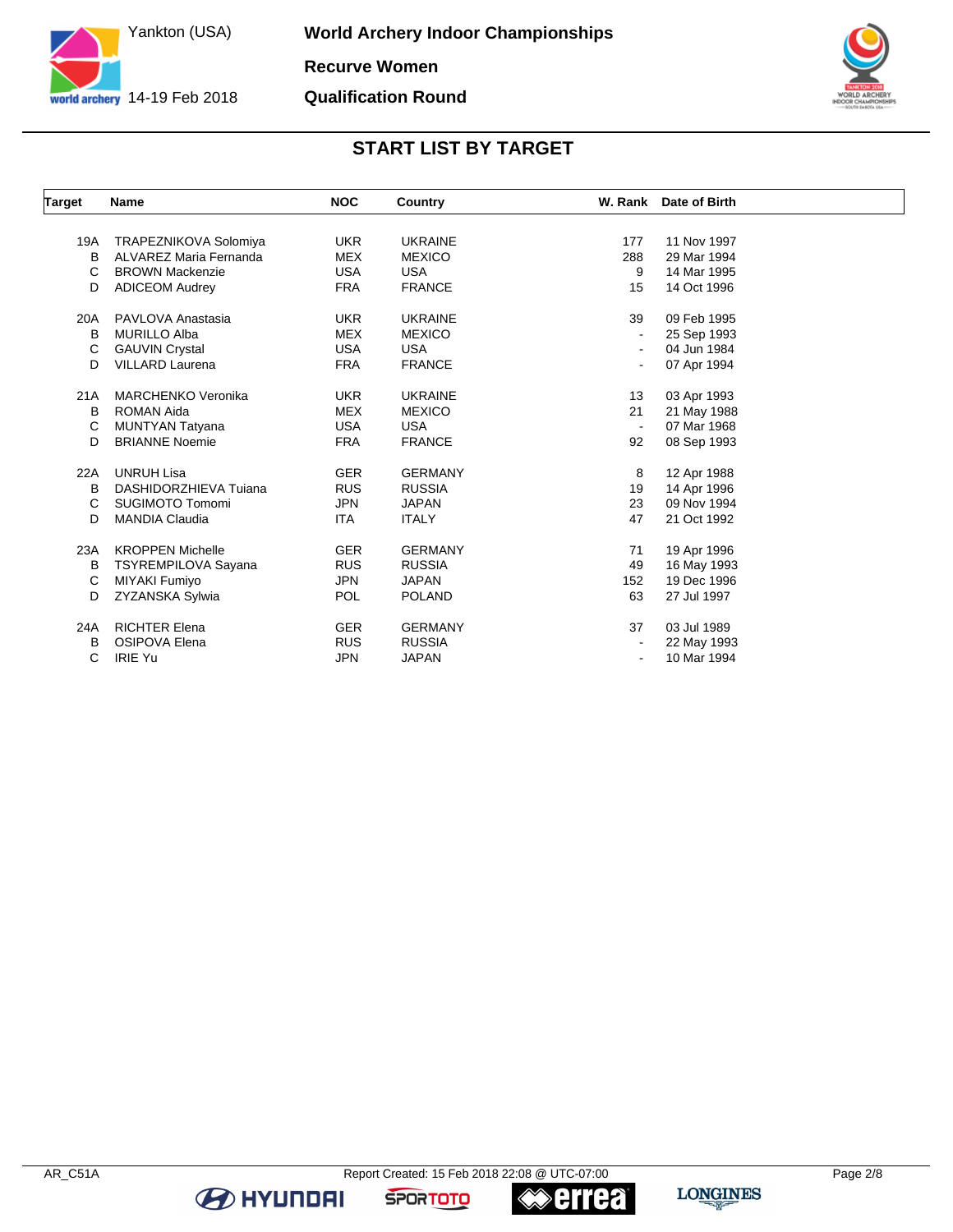

**World Archery Indoor Championships Recurve Junior Men Qualification Round**



#### **START LIST BY TARGET**

| <b>Target</b> | Name                          | <b>NOC</b> | Country          |                          | W. Rank Date of Birth |
|---------------|-------------------------------|------------|------------------|--------------------------|-----------------------|
|               |                               |            |                  |                          |                       |
| 28A           | NESCIOR Andrzej               | <b>POL</b> | <b>POLAND</b>    | $\blacksquare$           | 28 Jul 2001           |
| B             | <b>MCWHERTER Seth</b>         | <b>USA</b> | <b>USA</b>       |                          | 31 Oct 1999           |
| C             | NAMSARAEV Sandan              | <b>RUS</b> | <b>RUSSIA</b>    |                          | 02 Mar 2001           |
| D             | SHABANI Reza                  | IRI        | IR IRAN          |                          | 15 Jul 2001           |
| 29A           | <b>KASPROWSKI Oskar</b>       | <b>POL</b> | <b>POLAND</b>    | $\blacksquare$           | 03 Feb 2000           |
| B             | <b>COWLES Trenton</b>         | <b>USA</b> | <b>USA</b>       |                          | 29 May 2002           |
| C             | <b>TSYRENDORZHIEV Bujanto</b> | <b>RUS</b> | <b>RUSSIA</b>    |                          | 19 Jan 1998           |
| D             | <b>MORADI Kiyan</b>           | IRI        | <b>IR IRAN</b>   | $\overline{\phantom{a}}$ | 02 Jun 2002           |
| 30A           | <b>LAZOWSKI Filip</b>         | <b>POL</b> | <b>POLAND</b>    | $\blacksquare$           | 12 Jan 2001           |
| B             | <b>HEIDT Adam</b>             | <b>USA</b> | <b>USA</b>       |                          | 08 Apr 2000           |
| C             | <b>IRDYNEEV Erdem</b>         | <b>RUS</b> | <b>RUSSIA</b>    |                          | 01 Jun 1998           |
| D             | HOSSEINI Seyedabolfazl        | IRI        | IR IRAN          |                          | 07 Apr 2003           |
| 31A           | <b>KOZHOKAR Ivan</b>          | <b>UKR</b> | <b>UKRAINE</b>   | $\blacksquare$           | 10 Jan 2000           |
| B             | <b>GUERRA Simone</b>          | <b>ITA</b> | <b>ITALY</b>     |                          | 16 Jan 2000           |
| C             | <b>POTRAFKE Matthias</b>      | <b>GER</b> | <b>GERMANY</b>   |                          | 26 Oct 2001           |
| D             | <b>TROSTEANETCHI Alexei</b>   | <b>MDA</b> | <b>MOLDOVA</b>   |                          | 29 Mar 2001           |
| 32A           | <b>SHEREMET Roman</b>         | <b>UKR</b> | <b>UKRAINE</b>   |                          | 28 Jun 1999           |
| в             | MUNKH-ERDENE Enkhbayar        | <b>MGL</b> | <b>MONGOLIA</b>  |                          | 28 Jan 2001           |
| C             | GAZOZ Mete                    | <b>TUR</b> | <b>TURKEY</b>    | $\blacksquare$           | 08 Jun 1999           |
| D             | <b>GAZE James</b>             | <b>AUS</b> | <b>AUSTRALIA</b> |                          | 14 Oct 1999           |
| 33A           | PANTSYRU Oleksandr            | <b>UKR</b> | <b>UKRAINE</b>   | $\sim$                   | 16 Jan 2003           |
| B             | <b>BENÍTEZ Alejandro</b>      | <b>PAR</b> | PARAGUAY         |                          | 08 Jun 2001           |
| C             | RAVNIKAR Ziga                 | <b>SLO</b> | <b>SLOVENIA</b>  |                          | 25 Dec 1999           |
| D             | <b>CABALLERO Diego</b>        | MEX        | <b>MEXICO</b>    | $\blacksquare$           | 01 Jan 2002           |

**BE HYUNDAI** 

**errea** 

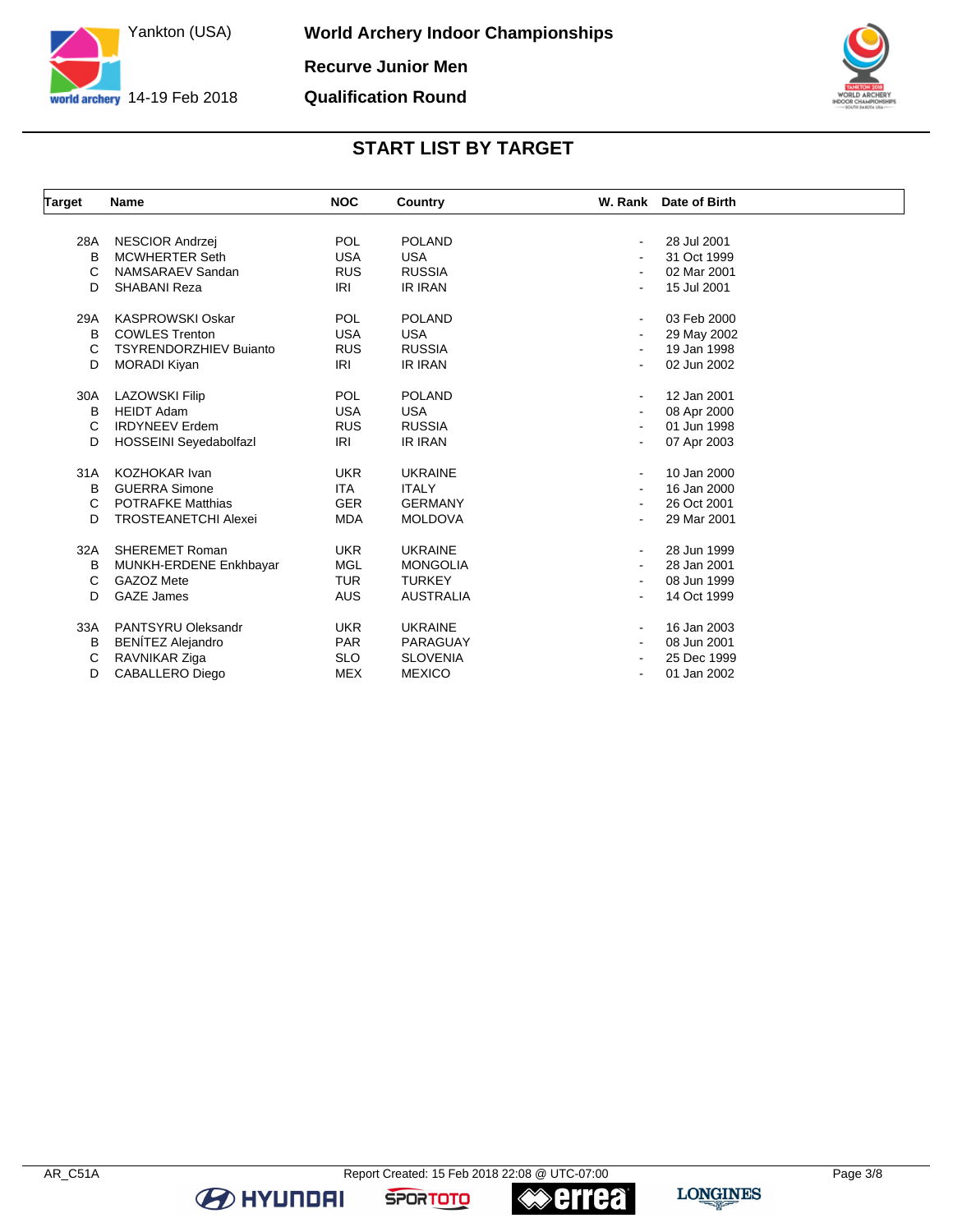

**World Archery Indoor Championships Recurve Junior Women**

**Qualification Round**



## **START LIST BY TARGET**

| <b>Target</b> | Name                               | <b>NOC</b> | Country          |                | W. Rank Date of Birth |
|---------------|------------------------------------|------------|------------------|----------------|-----------------------|
|               |                                    |            |                  |                |                       |
| 62A           | PLOTNIKOVA Tatiana                 | <b>RUS</b> | <b>RUSSIA</b>    | $\blacksquare$ | 24 Jan 1998           |
| в             | VAZQUEZ Valentina                  | <b>MEX</b> | <b>MEXICO</b>    |                | 09 Mar 2003           |
| C             | ROLANDO Aiko                       | <b>ITA</b> | <b>ITALY</b>     |                | 01 Apr 2002           |
| D             | PEVER Inga                         | <b>USA</b> | <b>USA</b>       |                | 30 Jul 2001           |
| 63A           | <b>BUDAEVA Ariuna</b>              | <b>RUS</b> | <b>RUSSIA</b>    | $\blacksquare$ | 16 Jan 1999           |
| В             | RIVERA Alexa                       | <b>MEX</b> | <b>MEXICO</b>    | ۰.             | 10 Oct 1998           |
| C             | <b>GIACCHERI Tanya</b>             | <b>ITA</b> | <b>ITALY</b>     |                | 19 Jan 1998           |
| D             | <b>WU Katherine</b>                | <b>USA</b> | <b>USA</b>       |                | 13 Jul 2000           |
| 64A           | <b>GOMBOEVA Svetlana</b>           | <b>RUS</b> | <b>RUSSIA</b>    | $\blacksquare$ | 08 Jun 1998           |
| В             | <b>GARZA GARCIA Sandra Vanessa</b> | <b>MEX</b> | <b>MEXICO</b>    |                | 06 Mar 2000           |
| C             | <b>ANDREOLI Tatiana</b>            | <b>ITA</b> | <b>ITALY</b>     |                | 01 Jan 1999           |
| D             | KIM Jennifer                       | <b>USA</b> | <b>USA</b>       |                | 10 Nov 2003           |
| 65A           | MAZORCHUK Kateryna                 | <b>UKR</b> | <b>UKRAINE</b>   | $\blacksquare$ | 06 Jan 1998           |
| B             | <b>MAIDAR Jaina</b>                | <b>MGL</b> | <b>MONGOLIA</b>  |                | 18 Oct 2000           |
| С             | <b>REUTHER Clare</b>               | <b>AUS</b> | <b>AUSTRALIA</b> |                | 08 Jul 1999           |
| D             | <b>GATCO Milena</b>                | <b>MDA</b> | <b>MOLDOVA</b>   |                | 08 Jan 2001           |
| 66A           | DIDYCH Orysia                      | <b>UKR</b> | <b>UKRAINE</b>   |                | 12 Feb 2002           |
| В             | GANBOLD Uyanga                     | <b>MGL</b> | <b>MONGOLIA</b>  |                | 11 Jun 2000           |
| C             | HAYWOOD Sarah                      | <b>AUS</b> | <b>AUSTRALIA</b> | $\blacksquare$ | 31 May 1998           |
| D             | <b>LOUIS Mathilde</b>              | <b>FRA</b> | <b>FRANCE</b>    |                | 20 Mar 2000           |
| 67A           | NAUMOVA Zhanna                     | <b>UKR</b> | <b>UKRAINE</b>   |                | 07 Oct 2002           |
| B             | ANAGOZ Yasemin                     | <b>TUR</b> | <b>TURKEY</b>    |                | 14 Oct 1998           |
| C             | <b>SCHWARZ Charline</b>            | <b>GER</b> | <b>GERMANY</b>   |                | 15 Jan 2001           |

**BE HYUNDAI** 

**≪errea**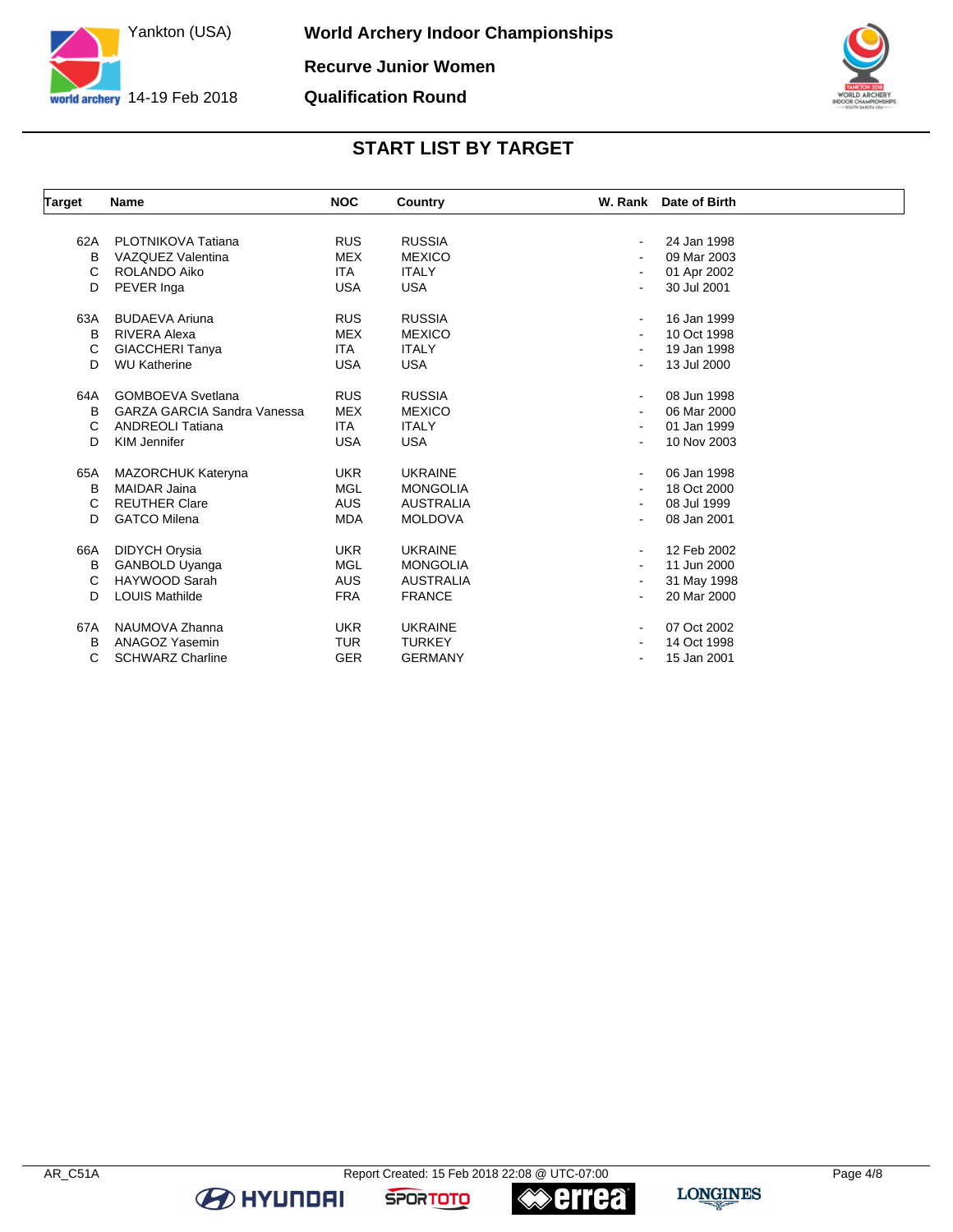

**World Archery Indoor Championships Compound Men Qualification Round**



## **START LIST BY TARGET**

| <b>Target</b> | Name                              | <b>NOC</b> | Country            |                | W. Rank Date of Birth |  |
|---------------|-----------------------------------|------------|--------------------|----------------|-----------------------|--|
|               |                                   |            |                    |                |                       |  |
| 4A            | <b>SIMONELLI Alberto</b>          | <b>ITA</b> | <b>ITALY</b>       | 36             | 18 Jun 1967           |  |
| в             | <b>VAVRO Mario</b>                | <b>CRO</b> | <b>CROATIA</b>     | 28             | 28 Nov 1997           |  |
| D             | PADILLA Arnoldo                   | <b>MEX</b> | <b>MEXICO</b>      | 337            | 18 Oct 1993           |  |
| 5A            | <b>MIOR Viviano</b>               | <b>ITA</b> | <b>ITALY</b>       | 198            | 03 Apr 1997           |  |
| в             | <b>BUDEN Domagoj</b>              | <b>CRO</b> | <b>CROATIA</b>     | 9              | 08 Aug 1997           |  |
| C             | <b>BROADWATER Jesse</b>           | <b>USA</b> | <b>USA</b>         | 216            | 09 Jan 1984           |  |
| D             | PADILLA Alan                      | <b>MEX</b> | <b>MEXICO</b>      | ÷,             | 17 Sep 1997           |  |
| 6A            | PAGNI Sergio                      | <b>ITA</b> | <b>ITALY</b>       | 12             | 26 Mar 1979           |  |
| B             | <b>MARKES</b> Ivan                | CRO        | <b>CROATIA</b>     | 23             | 25 Feb 1980           |  |
| C             | <b>SCHAFF Kristofer</b>           | <b>USA</b> | <b>USA</b>         | 22             | 24 Sep 1992           |  |
| D             | <b>ESPINOSA SURO Miguel Angel</b> | <b>MEX</b> | <b>MEXICO</b>      | 68             | 17 Feb 1995           |  |
| 7A            | <b>DELOCHE Pierre-Julien</b>      | <b>FRA</b> | <b>FRANCE</b>      | 6              | 06 Feb 1982           |  |
| B             | DAMSBO Martin                     | <b>DEN</b> | <b>DENMARK</b>     | 27             | 26 May 1985           |  |
| C             | <b>MORGAN Tate</b>                | <b>USA</b> | <b>USA</b>         | $\blacksquare$ | 06 Oct 1993           |  |
| D             | <b>EBADI</b> Esmaeil              | IRI        | IR IRAN            | 8              | 11 Aug 1976           |  |
| 8A            | <b>BOULCH Jean Philippe</b>       | <b>FRA</b> | <b>FRANCE</b>      | 114            | 28 May 1991           |  |
| B             | <b>HANSEN Stephan</b>             | <b>DEN</b> | <b>DENMARK</b>     | $\mathbf{1}$   | 19 Jun 1995           |  |
| D             | <b>MAHBOUBI MATBOOE Nima</b>      | IRI        | <b>IR IRAN</b>     |                | 26 Mar 1972           |  |
| 9A            | PEINEAU Sebastien                 | <b>FRA</b> | <b>FRANCE</b>      | 10             | 24 May 1987           |  |
| B             | <b>DARUM Andreas</b>              | <b>DEN</b> | <b>DENMARK</b>     | 25             | 15 Jan 1991           |  |
| C             | <b>SCHLOESSER Mike</b>            | <b>NED</b> | <b>NETHERLANDS</b> | 3              | 15 Jan 1994           |  |
| D             | <b>KAZEMPOUR Amir</b>             | IRI        | IR IRAN            | 279            | 28 Apr 1983           |  |
| 10A           | <b>GUNTER Allan</b>               | CAN        | CANADA             | $\blacksquare$ | 05 Apr 1987           |  |
| В             | LAVRENTIEV Oleg                   | <b>BLR</b> | <b>BELARUS</b>     | 192            | 21 Sep 1981           |  |
| C             | <b>ELZINGA Peter</b>              | <b>NED</b> | <b>NETHERLANDS</b> | 18             | 30 Jan 1981           |  |
| D             | VAN TONDER Riku                   | <b>NZL</b> | <b>NEW ZEALAND</b> | $\blacksquare$ | 15 Jan 1989           |  |
| 11B           | <b>PATER Sil</b>                  | <b>NED</b> | <b>NETHERLANDS</b> |                | 26 Jul 1993           |  |
| C             | <b>WIENER Nico</b>                | <b>AUT</b> | <b>AUSTRIA</b>     | 43             | 15 Mar 1997           |  |

**BE HYUNDAI** 

**errea** 

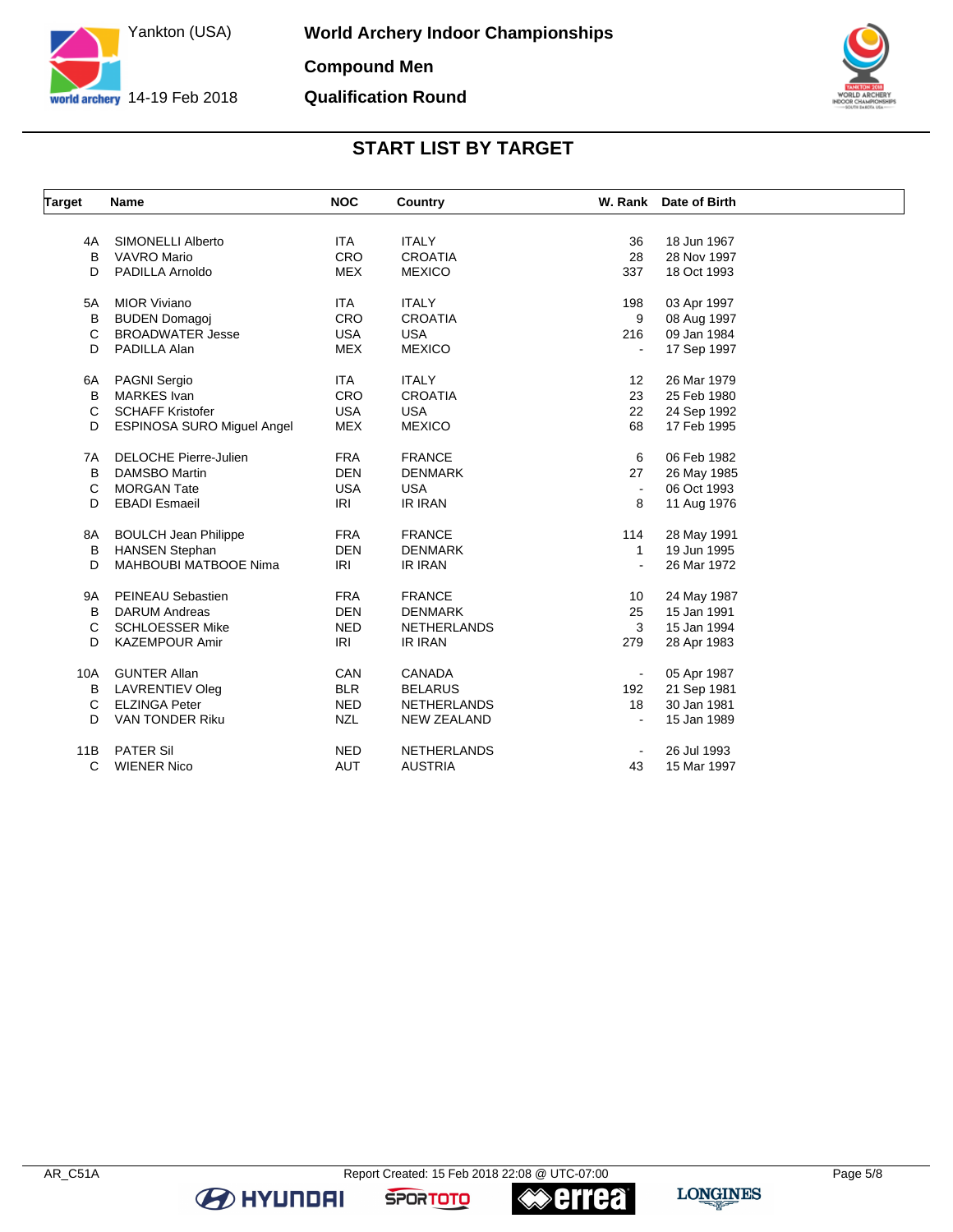



## **START LIST BY TARGET**

| Target     | Name                                  | <b>NOC</b> | Country              |                | W. Rank Date of Birth      |  |
|------------|---------------------------------------|------------|----------------------|----------------|----------------------------|--|
|            |                                       |            |                      |                |                            |  |
| 14A        | <b>SARTI Eleonora</b>                 | <b>ITA</b> | <b>ITALY</b>         | 136            | 10 Mar 1986                |  |
| B          | <b>THEODORE Breanna</b>               | <b>USA</b> | <b>USA</b>           |                |                            |  |
| D          | <b>HART Madison</b>                   | CAN        | CANADA               | 91             | 19 Dec 1996                |  |
| <b>15A</b> | <b>TONIOLI Marcella</b>               | <b>ITA</b> | <b>ITALY</b>         | 18             | 31 May 1986                |  |
| В          | PEARCE-GORE Paige                     | <b>USA</b> | <b>USA</b>           | 50             | 21 Mar 1995                |  |
| C          | <b>MERINO Brenda</b>                  | <b>MEX</b> | <b>MEXICO</b>        | 32             | 16 Jul 1996                |  |
| D          | <b>MCCLEAN Fiona</b>                  | CAN        | <b>CANADA</b>        | 116            | 02 Jul 1965                |  |
| 16A        | <b>FRANCHINI Irene</b>                | <b>ITA</b> | <b>ITALY</b>         | 47             | 23 Jul 1981                |  |
| В          | <b>HAMM Mary</b>                      | <b>USA</b> | <b>USA</b>           | $\blacksquare$ | 12 Apr 1982                |  |
| C          | <b>DOMINGUEZ Rosalia</b>              | <b>MEX</b> | <b>MEXICO</b>        | 118            | 27 Jan 1993                |  |
| D          | <b>GROSZKO Dawn</b>                   | CAN        | <b>CANADA</b>        | 131            | 25 Jul 1967                |  |
| 17A        | SAVENKOVA Alexandra                   | <b>RUS</b> | <b>RUSSIA</b>        | $\blacksquare$ | 11 Apr 1996                |  |
| B          | SONNICHSEN Sarah                      | <b>DEN</b> | <b>DENMARK</b>       | 1              | 10 Feb 1995                |  |
| C          | OCHOA-ANDERSON Linda                  | <b>MEX</b> | <b>MEXICO</b>        | 9              | 02 Jan 1987                |  |
| D          | <b>ELMAAGACLI Gizem</b>               | <b>TUR</b> | <b>TURKEY</b>        | 31             | 04 Nov 1997                |  |
| 18A        | <b>AVDEEVA Natalia</b>                | <b>RUS</b> | <b>RUSSIA</b>        | 27             | 06 Sep 1988                |  |
| В          | <b>JENSEN Tanja</b>                   | <b>DEN</b> | <b>DENMARK</b>       | 8              | 21 Jul 1995                |  |
| C          | <b>GALE Sherry</b>                    | <b>AUS</b> | <b>AUSTRALIA</b>     | 157            | 09 Oct 1957                |  |
| D          | <b>BOSTAN Yesim</b>                   | <b>TUR</b> | <b>TURKEY</b>        | 4              | 24 May 1995                |  |
| 19A        | <b>BALZHANOVA Viktoria</b>            | <b>RUS</b> | <b>RUSSIA</b>        | 80             | 11 May 1988                |  |
| B          | <b>PRIEELS Sarah</b>                  | <b>BEL</b> | <b>BELGIUM</b>       | 6              | 27 Feb 1990                |  |
| C          | <b>HONDA Yumiko</b>                   | <b>JPN</b> | <b>JAPAN</b>         | $\blacksquare$ | 28 Sep 1959                |  |
| D          | <b>GREENWOOD Hope</b>                 | <b>GBR</b> | <b>GREAT BRITAIN</b> | 69             | 27 Jun 1991                |  |
|            |                                       | <b>POL</b> | <b>POLAND</b>        |                |                            |  |
| 20A        | SHKOLNA Mariya<br><b>ELLISON Toja</b> | <b>SLO</b> | <b>SLOVENIA</b>      | 25<br>5        | 28 Oct 1997<br>04 Jul 1993 |  |
| В          |                                       |            |                      |                |                            |  |
| C          | <b>DE GIULI Clementine</b>            | SUI        | <b>SWITZERLAND</b>   | 149            | 10 Apr 1993                |  |

**BE HYUNDAI** 

**errea** 

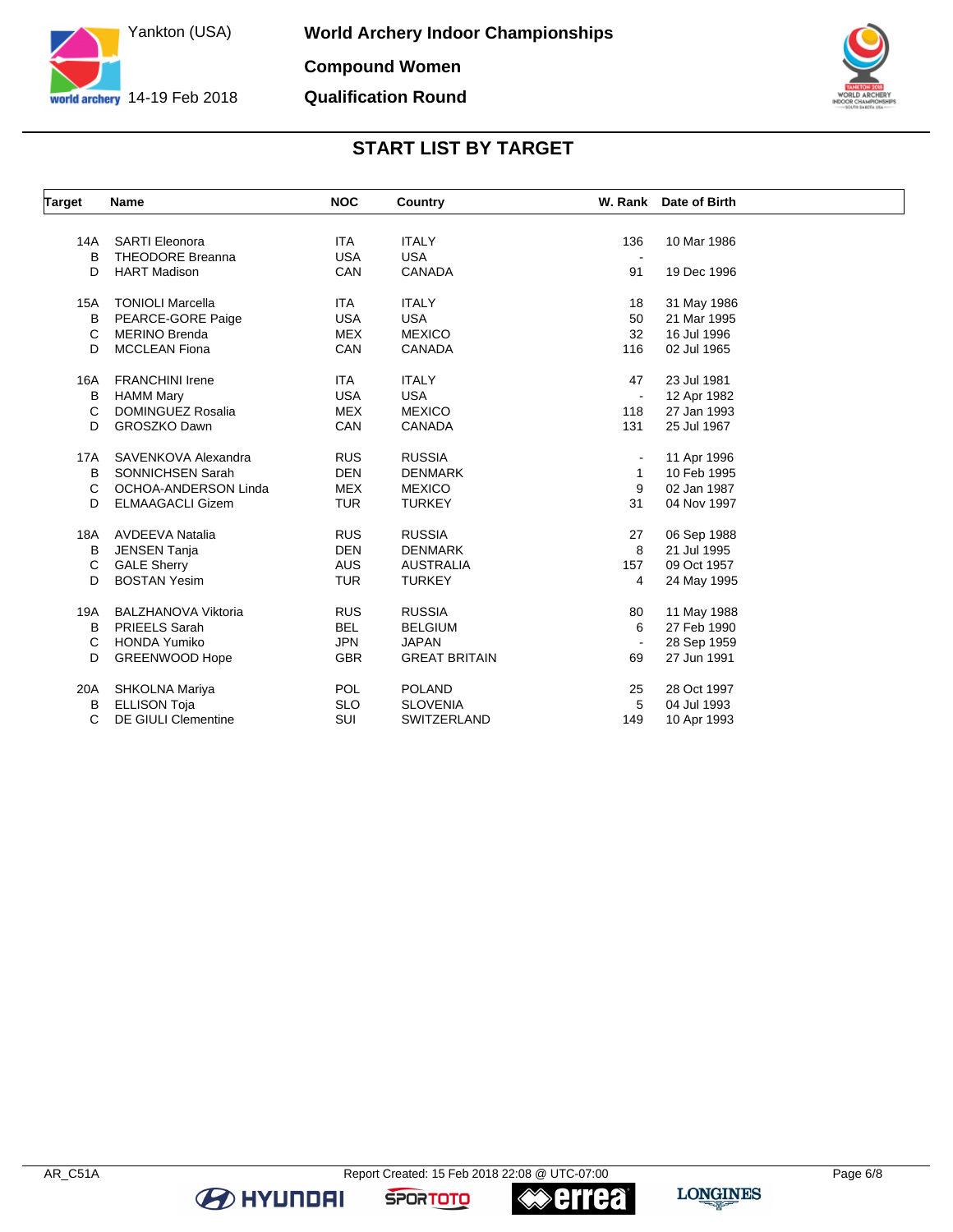



## **START LIST BY TARGET**

| Target | <b>Name</b>             | <b>NOC</b> | Country          | W. Rank Date of Birth |
|--------|-------------------------|------------|------------------|-----------------------|
|        |                         |            |                  |                       |
| 23A    | <b>BERG Christoffer</b> | <b>DEN</b> | <b>DENMARK</b>   | 07 Apr 2002           |
| B      | <b>THOMPSON Hamish</b>  | <b>AUS</b> | <b>AUSTRALIA</b> | 23 Mar 2000           |
| C      | <b>BROADNAX Curtis</b>  | <b>USA</b> | <b>USA</b>       | 11 Aug 1999           |
| D      | SPICER-MORAN Tristan    | CAN        | CANADA           | 17 Jul 1998           |
| 24A    | NIELSEN Martin K.       | <b>DEN</b> | <b>DENMARK</b>   | 14 Apr 1998           |
| в      | <b>LEONARD Remy</b>     | <b>AUS</b> | <b>AUSTRALIA</b> | 25 Aug 1999           |
| C      | <b>HARRIS Zachary</b>   | <b>USA</b> | <b>USA</b>       | 07 Dec 2001           |
| D      | <b>TAYLOR Austin</b>    | CAN        | <b>CANADA</b>    | 24 Mar 2000           |
|        |                         |            |                  |                       |
| 25A    | <b>OLSEN Simon</b>      | <b>DEN</b> | <b>DENMARK</b>   | 19 Mar 1999           |
| B      | <b>HOWDEN Harri</b>     | <b>AUS</b> | <b>AUSTRALIA</b> | 10 Jan 2001           |
| C      | <b>KING Ethan</b>       | USA        | <b>USA</b>       | 12 Jan 1999           |
| D      | OLVERA MENDEZ Uriel     | MEX        | <b>MEXICO</b>    | 02 Feb 1999           |
| 26A    | <b>HEINCZ Stefan</b>    | <b>AUT</b> | <b>AUSTRIA</b>   | 27 Apr 1999           |
| B      | <b>OROSZ Viktor</b>     | <b>HUN</b> | <b>HUNGARY</b>   | 23 Aug 1998           |
| C      | PORTILLO Jaime          | <b>MEX</b> | <b>MEXICO</b>    | 07 Aug 1999           |
| D      | <b>BERES Cole</b>       | CAN        | CANADA           | 19 Nov 1999           |
| 27A    | <b>MODIC Stas</b>       | <b>SLO</b> | <b>SLOVENIA</b>  | 11 Oct 1998           |
| B      | <b>ABREU Luccas</b>     | <b>BRA</b> | <b>BRAZIL</b>    | 27 Jan 1999           |
| С      | <b>SUT Jesse</b>        | <b>ITA</b> | <b>ITALY</b>     | 03 Feb 1998           |
| D      | <b>CARRION Miguel</b>   | <b>MEX</b> | <b>MEXICO</b>    | 22 Mar 2000           |

**B** HYUNDAI

**«≫errea**